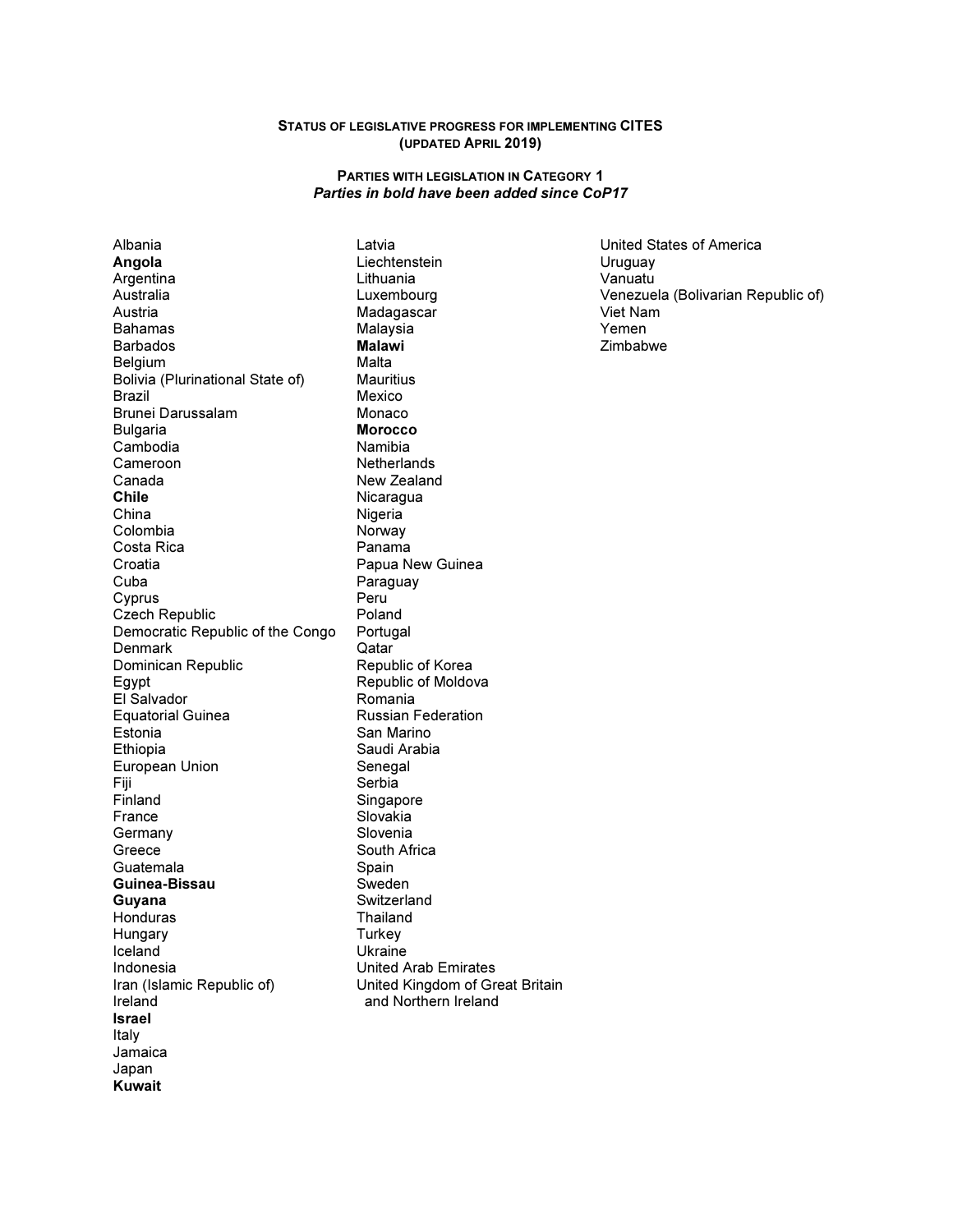## Table 1: Parties, except recently acceded Parties, with legislation in Category 2 or 3<sup>1</sup>

|              | <b>Party</b>           | <b>Entry into</b><br>force of the<br><b>Convention</b> | Cat.                    | <b>Progress summary</b>                                                                                                                                                                           | <b>Next steps</b>                                                                                                                                                                  | Last<br>update   |
|--------------|------------------------|--------------------------------------------------------|-------------------------|---------------------------------------------------------------------------------------------------------------------------------------------------------------------------------------------------|------------------------------------------------------------------------------------------------------------------------------------------------------------------------------------|------------------|
| $\mathbf{1}$ | Afghanistan            | 28.01.1986                                             | 3                       | Enabling legislation<br>(environmental) enacted;<br>implementing regulations have<br>been prepared and submitted to<br>the Secretariat for analysis (in<br>national language only)                | Finalization and submission of<br>draft revised legislation and<br>implementing regulations                                                                                        | April 2019       |
| $\mathbf{2}$ | Algeria                | 21.02.1984                                             | $\mathbf 2$             | Comments provided by the<br>Secretariat on comprehensive<br>revised draft legislation.<br><b>Submitted to Parliament for</b><br>consideration and adoption<br>which is still pending              | Adoption and promulgation.<br>Agreement between Algeria<br>and Secretariat on revised<br>legislative analysis, including<br>possible Category 1 status                             | Dec. 2018        |
| 3            | Antigua and<br>Barbuda | 06.10.1997                                             | 2                       | Comprehensive enabling<br>legislation adopted and submitted<br>to the Secretariat. Legislation<br>placed in Category 2, pending the<br>finalization of the implementing<br>regulations            | Finalization and submission of<br>implementing regulations.<br>Agreement between AG and<br>Secretariat on revised legislative<br>analysis, including possible<br>Category 1 status | <b>July 2018</b> |
| 4            | Armenia                | 21.01.2009                                             | 3                       | Some CITES legislation in place<br>and some provisions translated<br>and submitted to the Secretariat.<br>Discussions are ongoing                                                                 | Agreement between Armenia<br>and the Secretariat on the<br>legislative analysis, including<br>possible Category 1 status.                                                          | Nov. 2017        |
| 5            | Azerbaijan             | 21.02.1999                                             | 2                       | CITES legislation enacted;<br>English translation provided to the<br>Secretariat. Discussions are<br>ongoing.                                                                                     | Agreement between AZ and<br>Secretariat on revised legislative<br>analysis, including possible<br>Category 1 status.                                                               | <b>May 2018</b>  |
| 6            | Bangladesh             | 18.02.1982                                             | 2                       | Enabling legislation enacted and<br>submitted to the Secretariat<br>national language. Implementing<br>regulations are being developed<br>but have not been submitted to<br>the Secretariat.      | Finalization and submission of<br>implementing regulations.<br>Agreement between BD and<br>the Secretariat revised<br>legislative analysis                                         | April 2019       |
| 7            | <b>Belarus</b>         | 08.11.1995                                             | $\overline{c}$          | Enabling and implementing<br>legislation enacted and<br>submitted in national language.<br>Draft of the legislative analysis<br>provided by the Secretariat is<br>under consideration by Belarus. | Agreement between BY and<br>Secretariat on revised<br>legislative analysis                                                                                                         | Nov. 2018        |
| 8            | <b>Belize</b>          | 21.09.1981                                             | $\overline{\mathbf{3}}$ | <b>Comprehensive draft</b><br>legislation prepared.<br><b>Comments by the Secretariat</b><br>and Attorney General provided<br>on draft.                                                           | <b>Finalization and submission</b><br>of draft legislation.<br>Agreement between BZ and<br>Secretariat on revised<br>legislative analysis, including<br>possible Category 1 status | <b>June 2018</b> |
| 9            | <b>Benin</b>           | 28.05.1984                                             | 2                       | Some legislation is in place but a<br>CITES law has not yet been<br>prepared. SSFA in place with the                                                                                              | Finalization and submission of<br>legislation. The new law is<br>expected to enter into force                                                                                      | March<br>2019    |

<sup>1</sup> Keys:

-

Category:

<sup>1:</sup> legislation that is believed generally to meet all four requirements for effective implementation of CITES

<sup>2</sup>: legislation that is believed generally to meet one to three of the four requirements for effective implementation of CITES

<sup>3</sup>: legislation that is believed generally not to meet any of the four requirements for effective implementation of CITES

**Bold**: Parties requiring attention of the Standing Committee as a priority

Entry into force of the Convention: date on which Party's adherence to the Convention took effect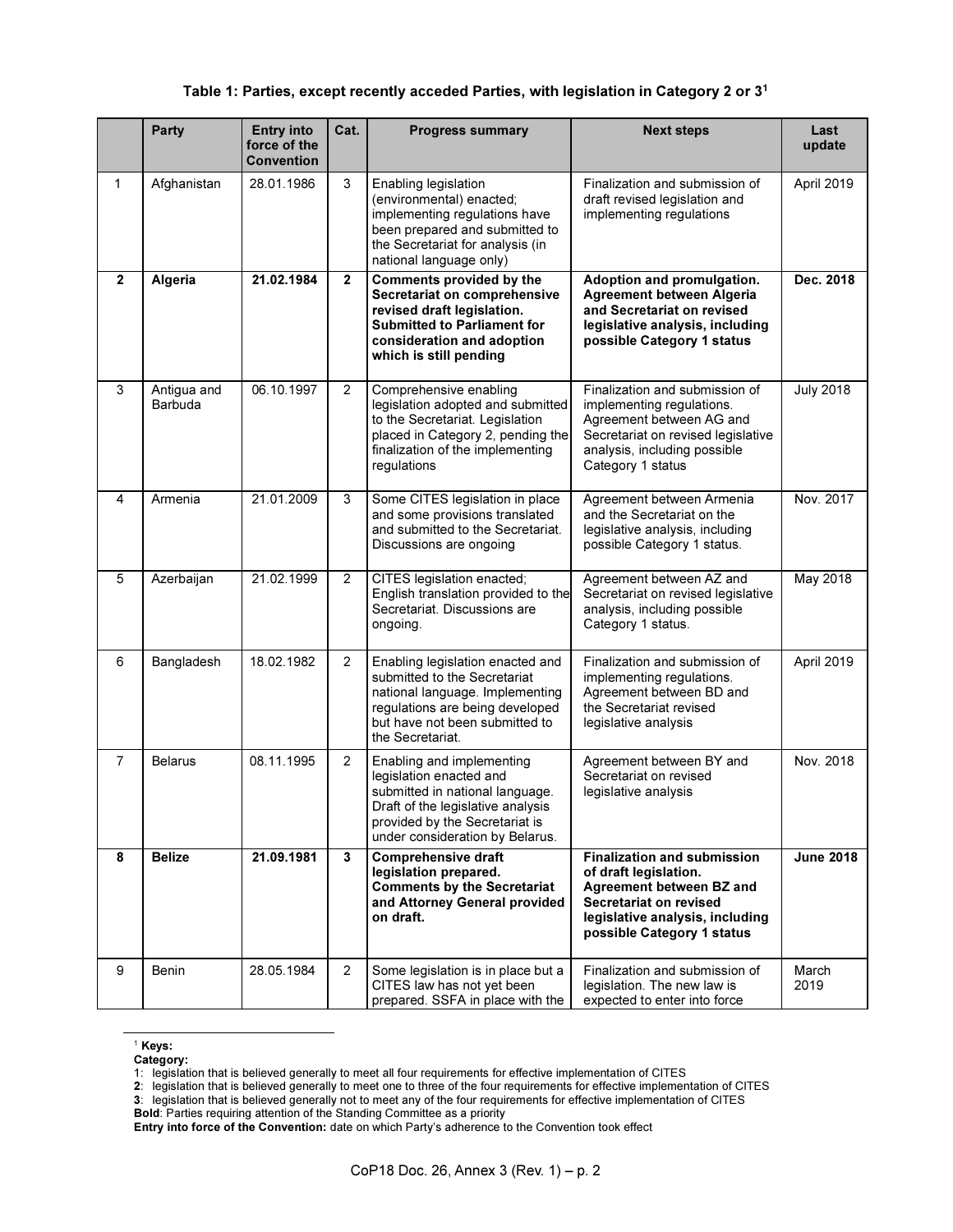|    | <b>Party</b>                   | <b>Entry into</b><br>force of the<br><b>Convention</b> | Cat.                    | <b>Progress summary</b>                                                                                                                                                                   | <b>Next steps</b>                                                                                                          | Last<br>update       |
|----|--------------------------------|--------------------------------------------------------|-------------------------|-------------------------------------------------------------------------------------------------------------------------------------------------------------------------------------------|----------------------------------------------------------------------------------------------------------------------------|----------------------|
|    |                                |                                                        |                         | Secretariat. Comments on the<br>revised draft provided by<br>Secretariat                                                                                                                  | before the end of 2019                                                                                                     |                      |
| 10 | <b>Bhutan</b>                  | 13.11.2002                                             | 3                       | Draft legislation prepared and<br>submitted to the Secretariat for<br>comments                                                                                                            | Finalization and submission of<br>draft legislation - expect to<br>occur before the end of 2019                            | April 2019           |
| 11 | Bosnia and<br>Herzegovina      | 21.04.2009                                             | 2                       | Legislation enacted and<br>published. Submitted in English<br>for analysis by the Secretariat.<br>Placed in Cat.2 as the adopted<br>legislation does not fulfil all four<br>requirements  | Identified gaps in national<br>legislation to be addressed by<br>BA.                                                       | Nov. 2018            |
| 12 | <b>Botswana</b>                | 12.02.1978                                             | $\overline{2}$          | <b>CITES legislation for terrestrial</b><br>wildlife including plants<br>enacted; draft amendments to<br>wildlife act, covering fish<br>species still under way                           | <b>Enactment of submitted</b><br>legislation. Agreement by<br><b>BW and Secretariat on</b><br>revised legislative analysis | Oct. 2018            |
| 13 | <b>Burkina Faso</b>            | 11.01.1990                                             | 2                       | Commitment to draft legislation<br>in the form of a decree; formal<br>request for assistance                                                                                              | Preparation of draft legislation                                                                                           | Nov. 2018            |
| 14 | Burundi                        | 06.11.1988                                             | 2                       | CITES enabling legislation<br>enacted in 2011 and submitted<br>to the Secretariat in 2016.<br>Legislation placed in Cat. 2<br>pending operationalization.                                 | Gaps in legislation needs to be<br>addressed.                                                                              | Sep. 2018            |
| 15 | Cabo Verde                     | 08.11.2005                                             | 3                       | Strong commitment to prepared<br>legislation. Legislative plan in<br>place but progress is slow                                                                                           | Preparation of draft legislation;<br>drafting assistance needed                                                            | Sep. 2018            |
| 16 | Central<br>African<br>Republic | 25.11.1980                                             | 3                       | Draft legislation prepared.                                                                                                                                                               | Submission of draft legislation                                                                                            | March<br>2019        |
| 17 | Chad                           | 03.05.1989                                             | $\overline{c}$          | Draft amendment law and<br>specific CITES regulation to be<br>prepared.                                                                                                                   | Finalization and submission of<br>draft legislation; drafting<br>assistance possibly needed                                | Sep. 2018            |
| 18 | <b>Comoros</b>                 | 21.02.1995                                             | 3                       | <b>SSFA signed with the</b><br>Secretariat. Observations on<br>draft legislation provided by<br>the Secretariat.                                                                          | <b>Finalization and submission</b><br>of final legislation                                                                 | <b>March</b><br>2019 |
| 19 | Congo                          | 01.05.1983                                             | $\overline{2}$          | <b>Identified as priority Party at</b><br>SC69. Observations on draft<br>legislation provided by the<br><b>Secretariat</b>                                                                | <b>Finalization and submission</b><br>of draft legislation                                                                 | Jan. 2019            |
| 20 | Côte d'Ivoire                  | 19.02.1995                                             | 3                       | SSFA with the CITES Secretariat<br>in place.                                                                                                                                              | Finalization and submission of<br>draft legislation                                                                        | March<br>2019        |
| 21 | <b>Djibouti</b>                | 07.05.1992                                             | 3                       | Subject to a recommendation<br>to suspend trade since 30 April<br>2004. No progress.                                                                                                      | <b>Preparation of draft</b><br>legislation; assistance<br>needed                                                           | Feb. 2017            |
| 22 | Dominica                       | 02.11.1995                                             | 3                       | Draft legislation prepared;<br>existing and draft legislation<br>reviewed by DM and Secretariat;<br>formal request for assistance. No<br>response to formal warning<br>issued after SC70. | Finalization and submission of<br>draft legislation; drafting<br>assistance needed                                         | CoP17                |
| 23 | Ecuador                        | 01.07.1975                                             | $\overline{\mathbf{2}}$ | Identified as priority Party by<br><b>SC67. Draft legislation</b>                                                                                                                         | <b>Enactment of draft</b><br>legislation. Agreement                                                                        | April<br>2019        |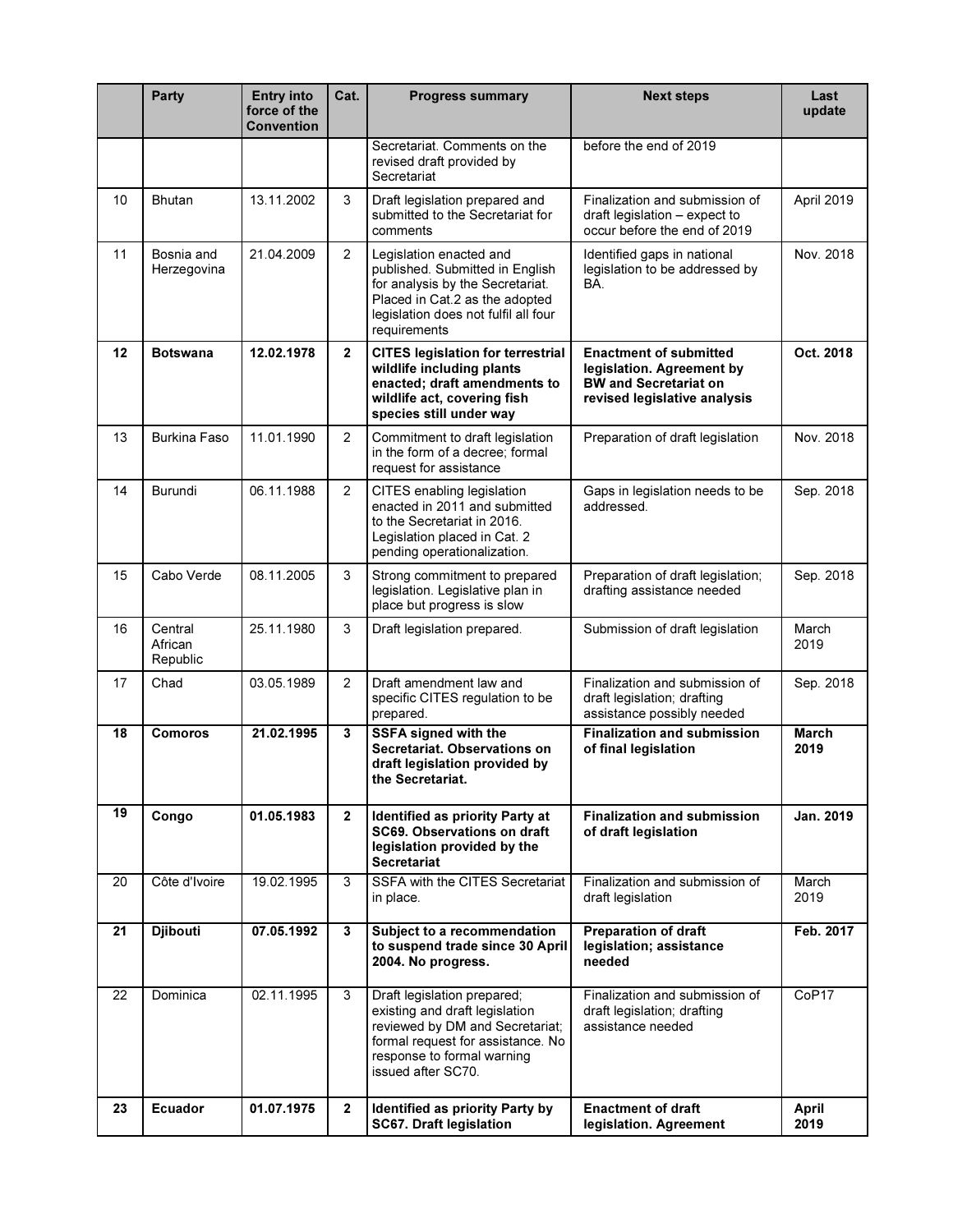|    | <b>Party</b> | <b>Entry into</b><br>force of the<br><b>Convention</b> | Cat.           | <b>Progress summary</b>                                                                                                                                                                                                                       | <b>Next steps</b>                                                                                                                                                                                  | Last<br>update    |
|----|--------------|--------------------------------------------------------|----------------|-----------------------------------------------------------------------------------------------------------------------------------------------------------------------------------------------------------------------------------------------|----------------------------------------------------------------------------------------------------------------------------------------------------------------------------------------------------|-------------------|
|    |              |                                                        |                | prepared and submitted for<br>enactment                                                                                                                                                                                                       | between Ecuador and the<br>Secretariat on revised<br>legislative analysis                                                                                                                          |                   |
| 24 | Eritrea      | 22.01.1995                                             | $\overline{2}$ | SSFA with UNEP completed.<br>Draft legislation prepared with<br>comments by the Secretariat and<br>translated into local languages                                                                                                            | Finalization and submission of<br>draft legislation; agreement<br>between Eritrea and the<br>Secretariat on revised<br>legislative analysis                                                        | March<br>2019     |
| 25 | Eswatini     | 27.05.1997                                             | 3              | Comprehensive draft and revised<br>draft legislation prepared and<br>finalized. In response to formal<br>waning after SC70, SZ stated<br>that Bill will be before Parliament<br>before CoP18                                                  | Formal submission of the<br>legislation for adoption and<br>enactment.                                                                                                                             | March<br>2019     |
| 26 | Gabon        | 14.05.1989                                             | $\overline{c}$ | Commitment to draft legislation;<br>comments provided by the<br>Secretariat on draft legislation in<br>January 2017. Revised draft<br>submitted to the Secretariat in<br><b>July 2018</b>                                                     | Finalization and submission of<br>revised legislation.                                                                                                                                             | <b>July 2018</b>  |
| 27 | The Gambia   | 24.11.1977                                             | $\overline{2}$ | SSFA with the UNEP completed.<br>Draft Bill finalized and validated<br>by all CITES Stakeholders                                                                                                                                              | Cabinet approval and<br>submission of legislation                                                                                                                                                  | March<br>2019     |
| 28 | Georgia      | 12.12.1996                                             | $\overline{2}$ | Revised legislation adopted and<br>entered into force. Submitted to<br>the Secretariat for analysis in<br>English                                                                                                                             | Agreement between GE and<br>Secretariat on revised<br>legislative analysis, and<br>possibly Category 1 status                                                                                      | March<br>2019     |
| 29 | Ghana        | 12.02.1976                                             | 3              | Bill has been through second<br>reading in Parliament.                                                                                                                                                                                        | Enactment, and submission to<br>the Secretariat for analysis.<br>Agreement between GH and<br>Secretariat on revised<br>legislative analysis, including<br>the need for implementing<br>legislation | <b>July 2017</b>  |
| 30 | Grenada      | 28.11.1999                                             | 3              | Draft legislation prepared;<br>existing and draft legislation<br>reviewed by GD and Secretariat;<br>formal request for assistance. No<br>response to formal warning after<br><b>SC70</b>                                                      | Finalization and submission of<br>draft legislation; drafting<br>assistance needed                                                                                                                 | CoP <sub>17</sub> |
| 31 | Guinea       | 20.12.1981                                             | $\overline{2}$ | Subject to a recommendation<br>to suspend trade since 2013.<br>Identified as priority Party by<br>SC69. Revised enabling<br>legislation adopted in June<br>2018. Comments provided by<br>the Secretariat on draft<br>implementing legislation | <b>Finalization and submission</b><br>of implementing legislation:<br>drafting assistance possibly<br>needed                                                                                       | April<br>2019     |
| 32 | India        | 18.10.1976                                             | $\mathbf{2}$   | Identified as priority Party by<br>SC69. Additional legislation to<br>be prepared to meet the<br>requirements.                                                                                                                                | <b>Finalization and submission</b><br>of draft legislation.                                                                                                                                        | March<br>2018     |
| 33 | Jordan       | 14.03.1979                                             | $\overline{2}$ | CITES legislation enacted and<br>submitted in English to the<br>Secretariat. Possible gaps<br>identified by the Sec. Formal<br>warning after SC70                                                                                             | Gaps identified by Sec. to be<br>addressed. Agreement<br>between JO and Secretariat on<br>revised legislative analysis.                                                                            | Nov. 2018         |
| 34 | Kazakhstan   | 19.04.2000                                             | $\overline{2}$ | <b>Enabling and implementing</b><br>legislation enacted and<br>submitted in English to the                                                                                                                                                    | <b>Revisions of existing</b><br>legislation. Agreement<br>between KZ and Secretariat                                                                                                               | Jan. 2019         |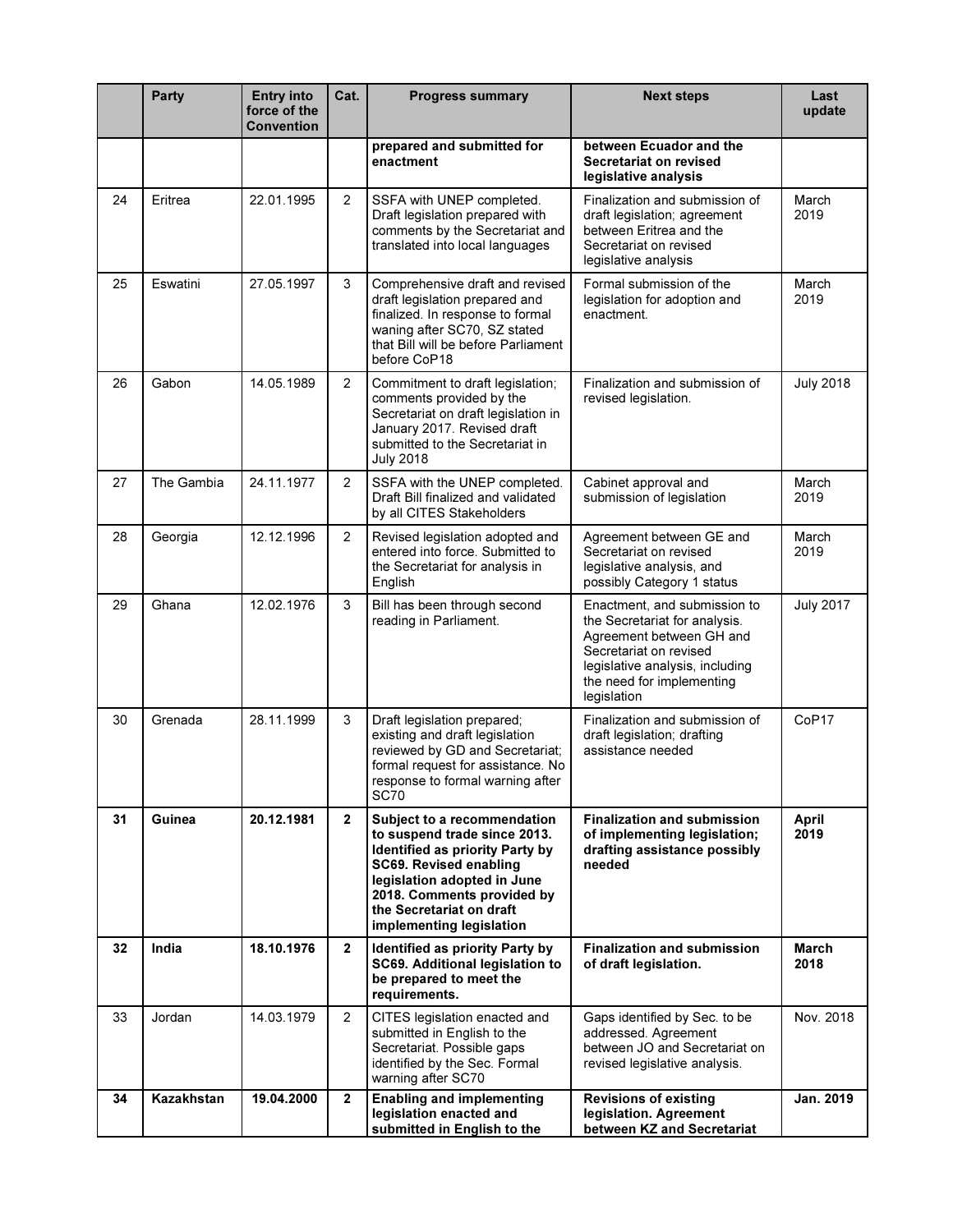|    | <b>Party</b>                                         | <b>Entry into</b><br>force of the<br>Convention | Cat.                    | <b>Progress summary</b>                                                                                                                                                                                                                                                                  | <b>Next steps</b>                                                                                                                                                                     | Last<br>update       |
|----|------------------------------------------------------|-------------------------------------------------|-------------------------|------------------------------------------------------------------------------------------------------------------------------------------------------------------------------------------------------------------------------------------------------------------------------------------|---------------------------------------------------------------------------------------------------------------------------------------------------------------------------------------|----------------------|
|    |                                                      |                                                 |                         | Secretariat in July 2016. KZ is<br>preparing revised legislation to<br>address gaps identified by the<br>Secretariat.                                                                                                                                                                    | on revised legislative analysis                                                                                                                                                       |                      |
| 35 | Kenya                                                | 13.03.1979                                      | $\overline{2}$          | Wildlife legislation enacted, but<br>amendments underway to<br>address concerns raised by the<br>Secretariat.                                                                                                                                                                            | <b>Gazetting and submission</b><br>revised implementing<br>regulations. Agreement<br>between KE and Secretariat<br>on revised legislative<br>analysis, including Category 1<br>status | <b>April 2019</b>    |
| 36 | Kyrgyzstan                                           | 02.09.2007                                      | 2                       | CITES legislation enacted and<br>submitted to the Secretariat for<br>analysis. KG revising legislation<br>to address identified gaps.                                                                                                                                                    | Finalization and submission of<br>revised legislation. Agreement<br>between KG and Secretariat on<br>revised legislative analysis                                                     | <b>July 2018</b>     |
| 37 | Lao People's<br><b>Democratic</b><br><b>Republic</b> | 30.05.2004                                      | 3                       | Some legislation in place but<br>significant gaps.<br><b>Comprehensive legislative</b><br>analysis completed. Identified<br>as priority Party by SC69.<br>Assistance available                                                                                                           | <b>Develop CITES implementing</b><br>legislation and amend<br>provisions of existing<br>national laws                                                                                 | Feb. 2019            |
| 38 | Lesotho                                              | 30.12.2003                                      | 3                       | Enabling legislation<br>(environmental) enacted.<br>Observations by the Secretariat<br>provided on draft CITES specific<br>legislation. SSFA with UNEP in<br>place                                                                                                                       | Finalization and submission of<br>draft legislation. Expected to be<br>in place before the end of 2019                                                                                | March<br>2019        |
| 39 | Liberia                                              | 09.06.1981                                      | 3                       | Subject to a recommendation<br>to suspend commercial trade<br>since SC66. New wildlife<br>legislation enacted by<br>Parliament and submitted to<br>the Secretariat. Revision<br>underway to address gaps<br>identified by the Secretariat.<br>Implementing legislation still<br>required | <b>Finalization and submission</b><br>of revised and implementing<br>legislation. Agreement<br>between LR and Secretariat<br>on revised legislative analysis                          | Oct. 2018            |
| 40 | Libya                                                | 28.04.2003                                      | 3                       | Draft legislation prepared but no<br>translation into a working<br>language provided to Secretariat.<br>Formal warning after SC70.                                                                                                                                                       | Upon receipt of English<br>translation, LY and Secretariat<br>should review draft and agree<br>on any revisions needed to<br>finalize it for submission                               | CoP17                |
| 41 | Mali                                                 | 16.10.1994                                      | 2                       | Legislation provided to the<br>Secretariat for analysis. Draft<br>analysis indicates some gaps in<br>legislation to be addressed.                                                                                                                                                        | Agreement between Mali and<br>the Secretariat on revised<br>legislative analysis                                                                                                      | Aug. 2017            |
| 42 | <b>Mauritania</b>                                    | 11.06.1998                                      | $\overline{\mathbf{2}}$ | New CITES law adopted and<br>promulgated. Legislation<br>placed in Category 2                                                                                                                                                                                                            | <b>Preparation and submission</b><br>of implementing regulations.                                                                                                                     | <b>April</b><br>2019 |
| 43 | Mongolia                                             | 04.04.1996                                      | $\overline{2}$          | Formal warning sent after SC69.<br>Draft revision of legislation<br>prepared and submitted to the<br>Secretariat for comments                                                                                                                                                            | Finalization of draft and<br>submission for enactment.<br>Adoption and submission to the<br>Secretariat.                                                                              | March<br>2019        |
| 44 | Montenegro                                           | 03.06.2006                                      | $\overline{2}$          | CITES enabling legislation<br>enacted in 2016. Revised                                                                                                                                                                                                                                   | Agreement between ME and<br>the Secretariat on revised                                                                                                                                | <b>July 2018</b>     |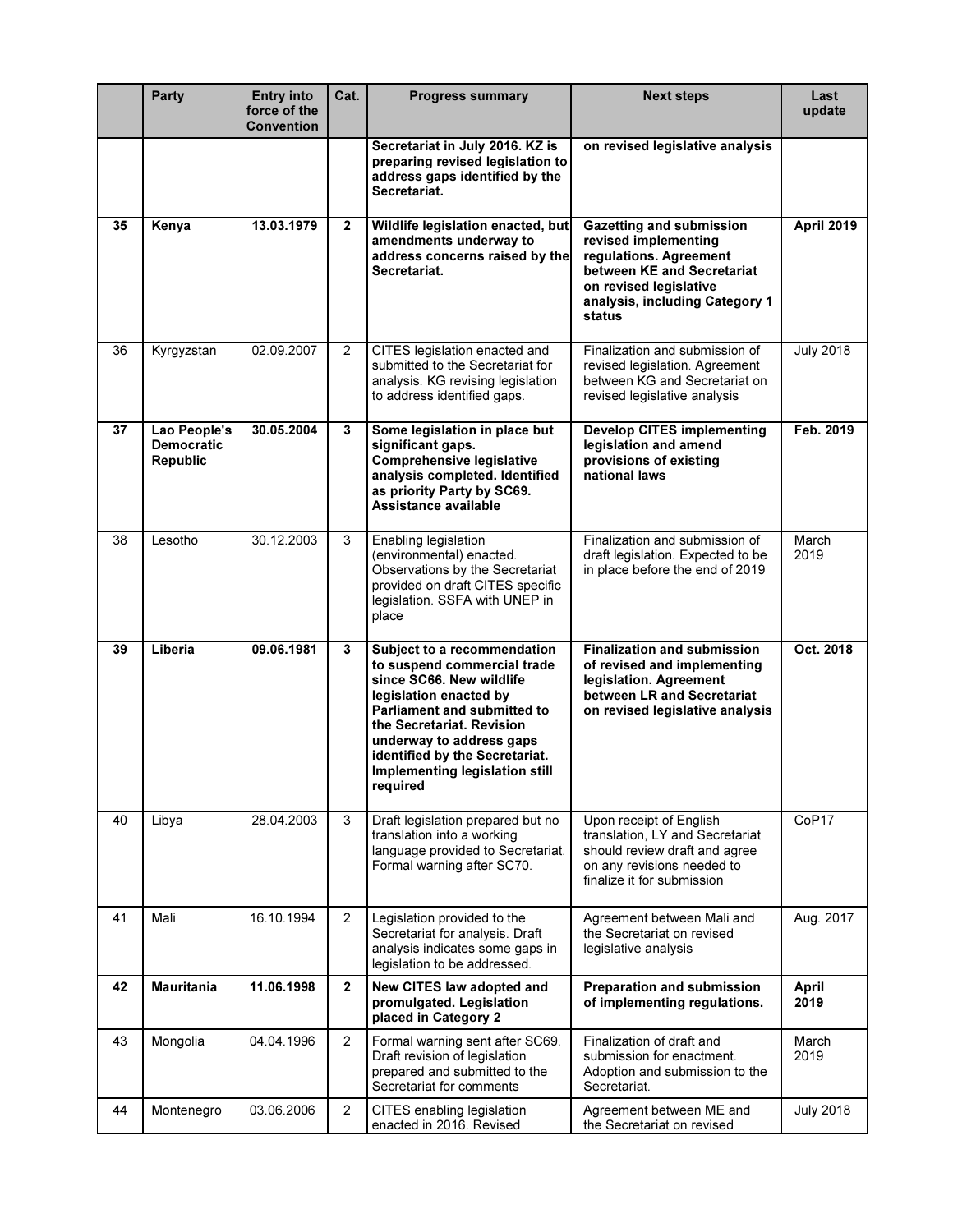|    | <b>Party</b>                    | <b>Entry into</b><br>force of the<br>Convention | Cat.           | <b>Progress summary</b>                                                                                                                                                                       | <b>Next steps</b>                                                                                                                                                           | Last<br>update |
|----|---------------------------------|-------------------------------------------------|----------------|-----------------------------------------------------------------------------------------------------------------------------------------------------------------------------------------------|-----------------------------------------------------------------------------------------------------------------------------------------------------------------------------|----------------|
|    |                                 |                                                 |                | implementing legislation.                                                                                                                                                                     | legislative analysis, including<br>possible Category 1 status                                                                                                               |                |
| 45 | <b>Mozambique</b>               | 23.06.1981                                      | $\overline{2}$ | <b>CITES-specific legislation</b><br>enacted. A comprehensive<br>implementing regulation has<br>been adopted as well and<br>submitted to the Secretariat.                                     | <b>Agreement between</b><br>Mozambique and the<br>Secretariat on revised<br>legislative analysis                                                                            | Feb. 2019      |
| 46 | Myanmar                         | 11.09.1997                                      | $\overline{2}$ | Revised CITES legislation<br>enacted in May 2018.<br>Implementing rules and<br>regulations are under<br>development                                                                           | Finalization, adoption and<br>submission of implementing<br>rules; agreement between MM<br>and Secretariat on revised<br>legislative analysis                               | Feb. 2019      |
| 47 | Nepal                           | 16.09.1975                                      | 2              | Legislation enacted in April 2017<br>and in force; recently submitted<br>to the Secretariat for analysis.<br>Implementing rules are being<br>developed.                                       | Development of implementing<br>rules; agreement between<br>Nepal and Secretariat on<br>revised legislative analysis,<br>including possible Cat. 1 status                    | March<br>2019  |
| 48 | Niger                           | 07.12.1975                                      | 3              | Comprehensive legislation<br>prepared, validated by the<br>Government and submitted to<br>Parliament for adoption.                                                                            | Submitted for enactment.<br>Promulgation and submission<br>to the Secretariat for revised<br>legislative analysis.                                                          | April 2019     |
| 49 | <b>North</b><br>Macedonia       | 02.10.2000                                      | $\overline{2}$ | CITES legislation enacted and<br>submitted in English to the<br>Secretariat who provided its<br>observations in August 2016. No<br>recent information on status.<br>Formal warning after SC70 | Agreement between MK and<br>Secretariat on revised<br>legislative analysis, including<br>possible Category 1 status                                                         | April 2019     |
| 50 | Oman                            | 17.06.2008                                      | 3              | Commitment to prepare draft<br>legislation but no recent<br>information on status. Formal<br>warning after SC70                                                                               | Preparation of draft legislation                                                                                                                                            | CoP17          |
| 51 | Pakistan                        | 19.07.1976                                      | $\overline{2}$ | CITES law enacted at federal<br>level; implementing<br>regulations adopted                                                                                                                    | Agreement between PK and<br>Secretariat on revised<br>legislative analysis                                                                                                  | Nov.<br>2018   |
| 52 | Palau                           | 15.07.2004                                      | 3              | Secretariat provided comments<br>on comprehensive draft<br>legislation in December 2014.                                                                                                      | Enactment and agreement<br>between PW and the<br>Secretariat on revised<br>legislative analysis                                                                             | April 2019     |
| 53 | Philippines                     | 16.11.1981                                      | $\overline{c}$ | CITES enabling and<br>implementing legislation<br>enacted.                                                                                                                                    | Agreement between PH and<br>Secretariat on revised<br>legislative analysis with new<br>legislation on introduction from<br>the sea, including possible<br>Category 1 status | Sep. 2017      |
| 54 | Rwanda                          | 18.01.1981                                      | 3              | Secretariat provided comments<br>on a revised improved draft<br>legislation submitted in May<br>2018. The final draft law is now<br>in the Cabinet of Ministers for<br>approval               | <b>Completion and submission</b><br>of draft to Parliament for<br>adoption.                                                                                                 | April<br>2019  |
| 55 | Saint Kitts and<br><b>Nevis</b> | 15.05.1994                                      | $\overline{2}$ | CITES legislation enacted. No<br>response to formal warning after<br>SC70.                                                                                                                    | Agreement between KN and<br>Secretariat on revised<br>legislative analysis, including<br>possible Category 1 status                                                         | CoP17          |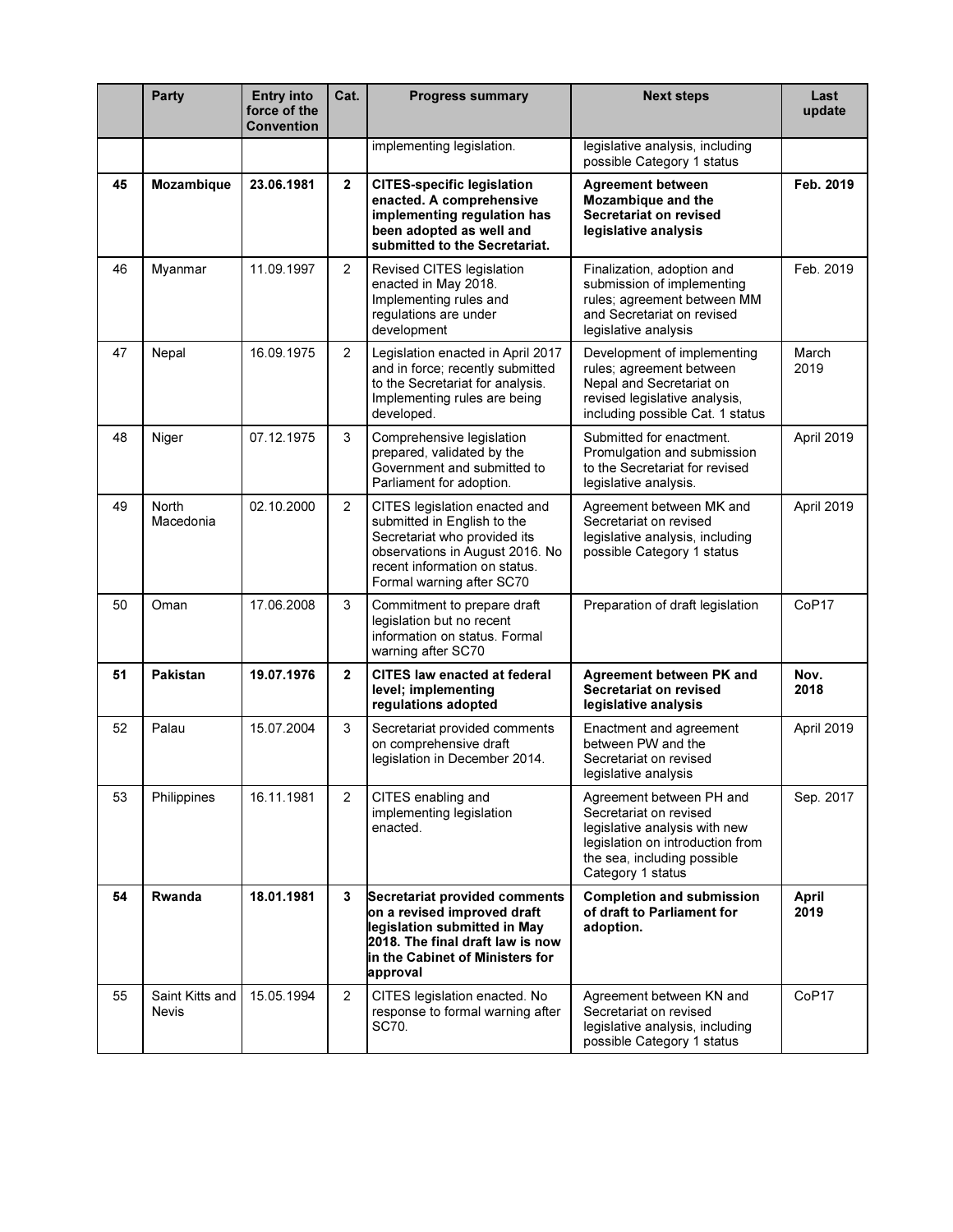|    | <b>Party</b>                           | <b>Entry into</b><br>force of the<br><b>Convention</b> | Cat.           | <b>Progress summary</b>                                                                                                                                                                                                          | <b>Next steps</b>                                                                                                                                                                                                       | Last<br>update   |
|----|----------------------------------------|--------------------------------------------------------|----------------|----------------------------------------------------------------------------------------------------------------------------------------------------------------------------------------------------------------------------------|-------------------------------------------------------------------------------------------------------------------------------------------------------------------------------------------------------------------------|------------------|
| 56 | Saint Lucia                            | 15.03.1983                                             | 2              | SSFA in place; slow progress in<br>implementation                                                                                                                                                                                | Finalization and submission of<br>draft implementing legislation.                                                                                                                                                       | June<br>2018     |
| 57 | Saint Vincent<br>and the<br>Grenadines | 28.02.1989                                             | $\overline{2}$ | Comprehensive draft legislation<br>prepared; existing and draft<br>legislation reviewed by VC and<br>Secretariat; formal request for<br>assistance. No response to<br>formal warning after SC70                                  | Under draft SSFA, local legal<br>consultant to review existing<br>legislation, prepare new draft<br>legislation to address gaps,<br>assist with national consultative<br>process and prepare final draft<br>legislation | CoP17            |
| 58 | Samoa                                  | 07.02.2005                                             | 3              | Draft legislation prepared and in<br>process of submission; formal<br>request for assistance                                                                                                                                     | Finalization and submission of<br>draft legislation; drafting<br>assistance provided by NZ                                                                                                                              | June<br>2017     |
| 59 | Sao Tome<br>and Principe               | 07.11.2001                                             | 3              | Commitment to prepare draft<br>legislation; formal request for<br>assistance; no recent information<br>on status. No response to formal<br>warning after SC70                                                                    | Preparation of draft legislation;<br>drafting assistance needed                                                                                                                                                         | CoP17            |
| 60 | Seychelles                             | 09.05.1977                                             | 3              | Draft enabling legislation<br>prepared with input from the<br>Secretariat. No recent<br>information on status. Formal<br>warning after SC70                                                                                      | Submission of draft legislation<br>for adoption and enactment.<br>Category 1 status is pending<br>adoption and entry into force                                                                                         | CoP17            |
| 61 | Sierra Leone                           | 26.01.1995                                             | 3              | Wildlife Policy and Forest Policy<br>adopted; amendments to related<br>laws and regulations underway.<br>Expected to be adopted by end<br>of 2017.                                                                               | Finalization and submission of<br>draft legislation                                                                                                                                                                     | Feb. 2017        |
| 62 | Solomon<br>Islands                     | 24.06.2007                                             | 2              | Amendments to legislation<br>recently adopted. SSFA<br>completed. Implementing<br>regulations finalized                                                                                                                          | Gazetting of implementing<br>regulations agreement between<br>LK and Secretariat on revised<br>legislative analysis, including<br>possible Category 1 status.                                                           | March<br>2019    |
| 63 | <b>Somalia</b>                         | 02.03.1986                                             | 3              | Subject to a recommendation<br>to suspend trade since 30<br>April 2004. SSFA with UNEP<br>completed. Revised draft<br>legislation underway                                                                                       | <b>Finalization and submission</b><br>of draft legislation                                                                                                                                                              | July<br>2018     |
| 64 | Sri Lanka                              | 02 08 1979                                             | 3              | Draft and comprehensive revised<br>draft legislation prepared and<br>submitted for enactment.<br>Implementing regulation<br>underway                                                                                             | Finalization of implementing<br>regulations and agreement<br>between LK and Secretariat on<br>revised legislative analysis,<br>including possible Category 1<br>status                                                  | April 2019       |
| 65 | Sudan                                  | 24.01.1983                                             | $\overline{2}$ | Draft revised legislation<br>submitted to parliament several<br>years ago; never submitted to<br>the Secretariat for observations.<br>Formal warning at SC70 resulted<br>in submission of existing bill<br>which is insufficient | Review by SD and Secretariat<br>and possible revision/updating<br>of revised legislation to<br>facilitate its enactment                                                                                                 | Jan. 2019        |
| 66 | Suriname                               | 15.02.1981                                             | $\overline{2}$ | CITES legislation enacted and<br>submitted to the Secretariat for<br>analysis - discussions on how to<br>address remaining gaps are<br>ongoing                                                                                   | Agreement between SR and<br>Secretariat on revised<br>legislative analysis, including<br>possible Category 1 status.                                                                                                    | <b>July 2018</b> |
| 67 | Syrian Arab<br>Republic                | 29.07.2003                                             | 3              | Comprehensive draft legislation<br>prepared and submitted to Prime<br>Minister for discussion; English<br>translation provided to<br>Secretariat. Formal request for                                                             | Review/revision of draft<br>legislation by SY and<br>Secretariat; finalization and<br>submission of draft legislation                                                                                                   | <b>July 2018</b> |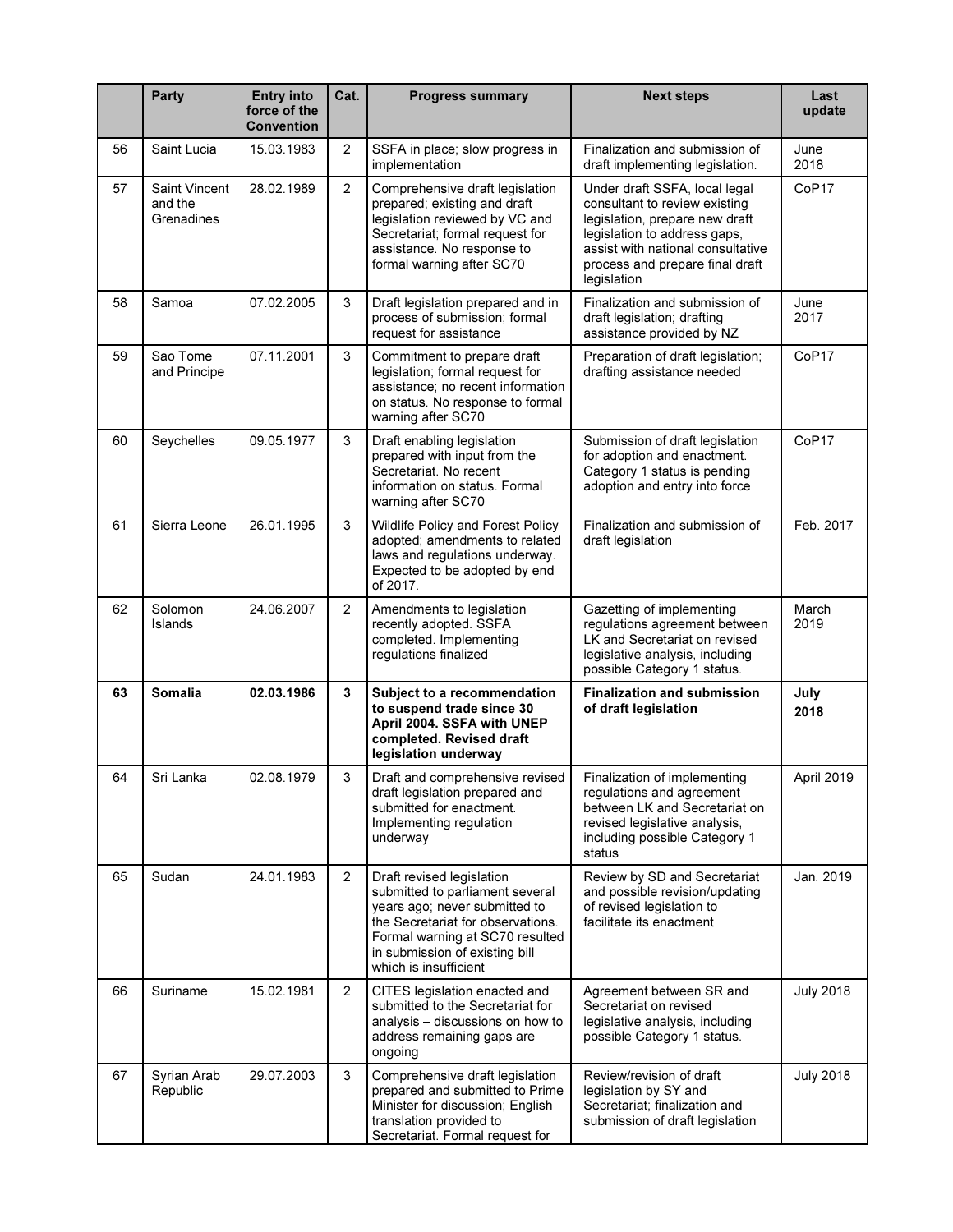|    | <b>Party</b>                                           | <b>Entry into</b><br>force of the<br><b>Convention</b> | Cat.           | <b>Progress summary</b>                                                                                                                                                                                                               | <b>Next steps</b>                                                                                                            | Last<br>update   |
|----|--------------------------------------------------------|--------------------------------------------------------|----------------|---------------------------------------------------------------------------------------------------------------------------------------------------------------------------------------------------------------------------------------|------------------------------------------------------------------------------------------------------------------------------|------------------|
|    |                                                        |                                                        |                | assistance.                                                                                                                                                                                                                           |                                                                                                                              |                  |
| 68 | Togo                                                   | 21.01.1979                                             | $\overline{2}$ | SSFA in place with the CITES<br>Secretariat. Observations on<br>draft bill provided by the<br>Secretariat                                                                                                                             | Finalization and submission of<br>draft legislation                                                                          | March<br>2019    |
| 69 | Trinidad and<br>Tobago                                 | 18.04.1984                                             | $\overline{2}$ | Comprehensive draft legislation<br>prepared; existing and draft<br>legislation reviewed by TT and<br>Secretariat; formal request for<br>assistance                                                                                    | Finalization and submission of<br>draft legislation; drafting<br>assistance needed                                           | <b>July 2018</b> |
| 70 | Tunisia                                                | 01.07.1975                                             | $\overline{2}$ | Comprehensive draft and revised<br>draft legislation prepared; text<br>reviewed by TN and Secretariat;<br>government legal advisor now<br>reviewing text. Formal warning<br>after SC69. Sec provided<br>observations on revised draft | Finalization and submission of<br>draft legislation                                                                          | April 2019       |
| 71 | Uganda                                                 | 16.10.1991                                             | 3              | Uganda Wildlife Bill 2015<br>finalized and submitted to<br>Parliament for enactment.<br>Progress in Parliament is slow                                                                                                                | Enactment and entering into<br>force, followed by agreement<br>between UG and Secretariat on<br>revised legislative analysis | May 2018         |
| 72 | <b>United</b><br><b>Republic of</b><br><b>Tanzania</b> | 27.02.1980                                             | $\overline{2}$ | Implementing regulation for<br>United Republic of Tanzania in<br>place. Regulations for<br>Zanzibar have been prepared.                                                                                                               | <b>Finalization of regulations for</b><br>Zanzibar                                                                           | August<br>2018   |
| 73 | <b>Uzbekistan</b>                                      | 08.10.1997                                             | $\mathbf{2}$   | Identified as priority Party by<br>SC69. Draft revised legislation<br>prepared and additional<br>observations by the<br>Secretariat provided in July<br>2018.                                                                         | <b>Finalization and submission</b><br>of revised legislation                                                                 | Oct. 2018        |
| 74 | Zambia                                                 | 22.02.1981                                             | 2              | CITES legislation enacted;<br>observations on draft<br>implementing rules provided by<br>Secretariat in January 2018                                                                                                                  | Finalization and submission of<br>draft supplemental legislation                                                             | January<br>2018  |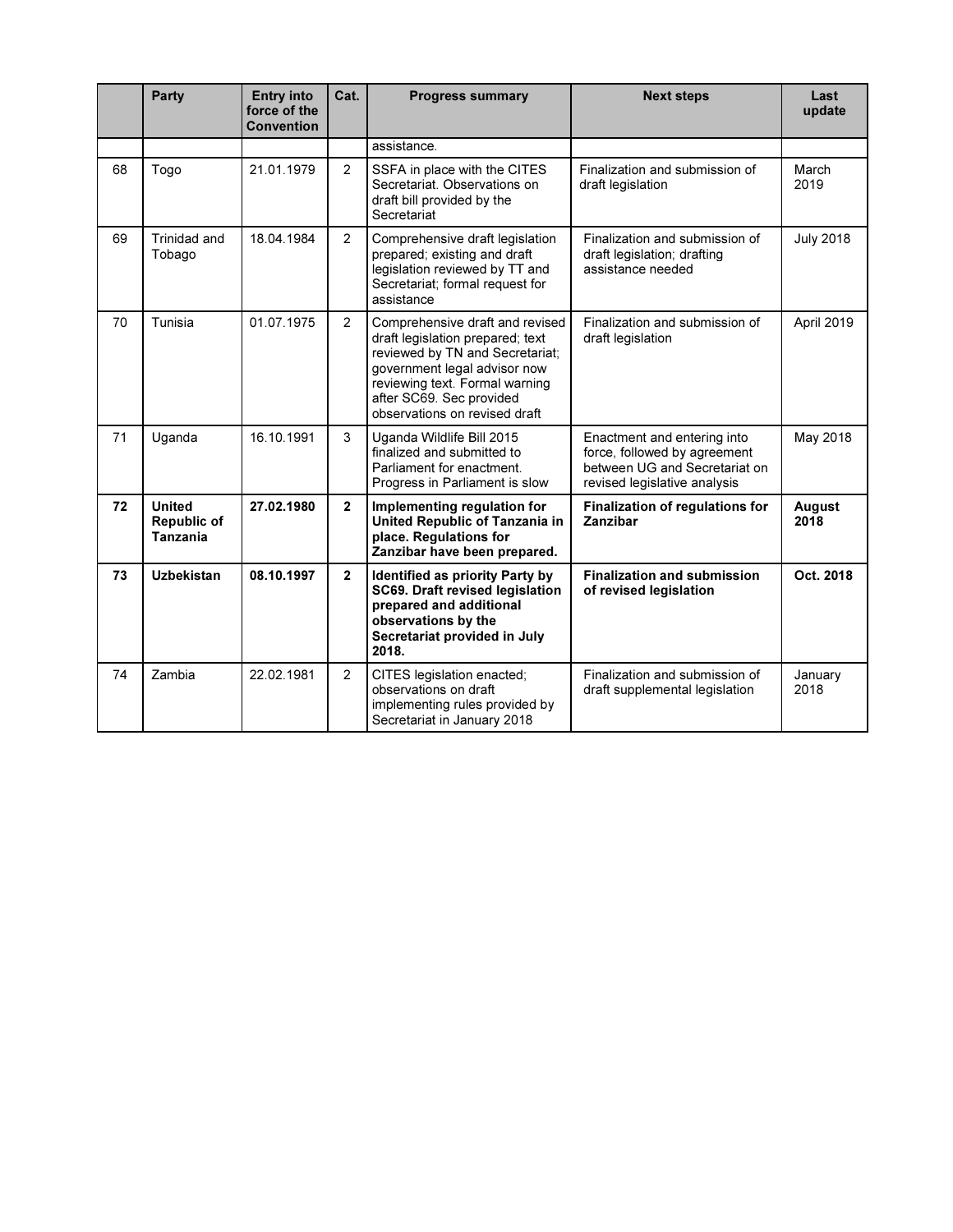# Table 2: Recently acceded Parties<sup>2</sup>

|                | <b>Party</b>    | <b>Entry into</b><br>force | Cat. | <b>Progress summary</b>                                                                                                                                                                           | <b>Next steps/needs</b>                                                                                                              | Last<br>update    |
|----------------|-----------------|----------------------------|------|---------------------------------------------------------------------------------------------------------------------------------------------------------------------------------------------------|--------------------------------------------------------------------------------------------------------------------------------------|-------------------|
| 1              | Bahrain         | 17.11.2012                 | P    | Comprehensive draft legislation<br>prepared and under internal<br>discussion                                                                                                                      | Finalization and submission of draft<br>legislation                                                                                  | CoP <sub>17</sub> |
| $\overline{2}$ | Iraq            | 06.05.2014                 | P    | National committee for the<br>preparation of national CITES<br>legislation has been established.<br>Draft legislation under<br>consideration and submitted to the<br>Secretariat for observations | Finalization and submission of draft<br>legislation                                                                                  | Sep.<br>2017      |
| 3              | Lebanon         | 26.05.2013                 | P    | Consultations between LB and<br>Secretariat are in early stages:<br>possible Secretariat technical<br>assistance mission for new Party                                                            | Review by LB and Secretariat of<br>existing CITES-related legislation<br>and agreement on legislative<br>analysis                    | CoP <sub>17</sub> |
| 4              | <b>Maldives</b> | 12.03.2013                 | P    | SSFA with the Secretariat<br>completed. Draft legislation<br>prepared and ready to be<br>submitted for enactment, once<br>review by the Attorney General is<br>completed                          | Enactment and agreement<br>between MV and Secretariat on<br>revised legislative analysis,<br>including possible Category 1<br>status | Sep.<br>2017      |
| 5              | Tajikistan      | 30.03.2016                 | P    | Consultations between TJ and<br>Secretariat are in early stages.<br>Formal request for assistance.                                                                                                | Review of existing CITES-related<br>legislation and preparation of draft<br>to fill possible gaps                                    | May<br>2017       |
| 6              | Tonga           | 20.10.2016                 | P    | Consultations between TO and<br>Secretariat are in early stages.<br>Formal request for assistance                                                                                                 | Review of existing CITES-related<br>legislation and preparation of draft<br>to fill possible gaps                                    | May<br>2017       |

-

<sup>&</sup>lt;sup>2</sup> P: Parties acceding less than eight years ago - pending submission of legislation to the Secretariat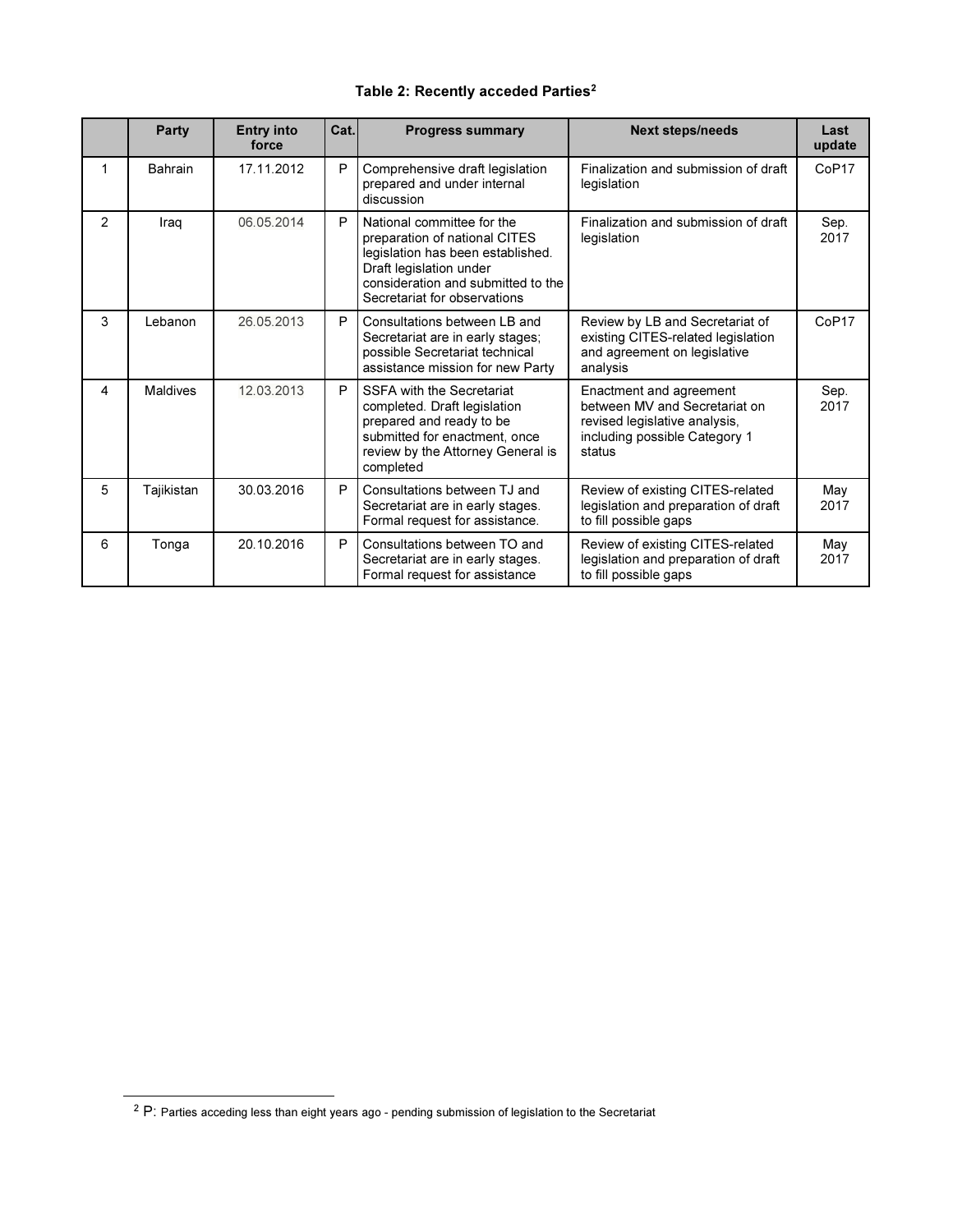# Table 3: Dependent territories

| <b>Dependent territory</b>        | Cat.           | Dep.      | <b>Progress summary</b>                                                                                                                                                          | <b>Next steps/needs</b>                                                                                                                      | Last<br>update    |
|-----------------------------------|----------------|-----------|----------------------------------------------------------------------------------------------------------------------------------------------------------------------------------|----------------------------------------------------------------------------------------------------------------------------------------------|-------------------|
| American Samoa                    | 1              | US        |                                                                                                                                                                                  |                                                                                                                                              | CoP <sub>17</sub> |
| Anguilla                          | 1              | <b>GB</b> |                                                                                                                                                                                  |                                                                                                                                              | CoP17             |
| Aruba                             | $\overline{2}$ | <b>NL</b> | CITES legislation enacted                                                                                                                                                        | Agreement between NL and<br>Secretariat on revised legislative<br>analysis, including possible<br>Category 1 status                          | CoP17             |
| <b>Bailiwick of Guernsey</b>      | 1              | <b>GB</b> |                                                                                                                                                                                  |                                                                                                                                              | April 2019        |
| Bailiwick of Jersey               | 1              | GB        |                                                                                                                                                                                  |                                                                                                                                              | CoP <sub>17</sub> |
| Bermuda                           | 2              | <b>GB</b> | Revised draft legislation<br>submitted to the CITES<br>Secretariat for comments.                                                                                                 | Submission of draft amended<br>legislation.                                                                                                  | <b>July 2018</b>  |
| British Indian Ocean<br>Territory | 1              | <b>GB</b> |                                                                                                                                                                                  |                                                                                                                                              | CoP17             |
| <b>British Virgin Islands</b>     | $\overline{2}$ | <b>GB</b> | Final draft legislation has been<br>prepared taking into account<br>comments provided by the<br>Secretariat                                                                      | Submission and adoption. Entry<br>into force of legislation.                                                                                 | June 2018         |
| Caribbean Netherlands             | 2              | <b>NL</b> | CITES legislation enacted                                                                                                                                                        | Agreement between NL and<br>Secretariat on revised legislative<br>analysis                                                                   | CoP <sub>18</sub> |
| Cayman Islands (CIG)              | 1              | <b>GB</b> |                                                                                                                                                                                  |                                                                                                                                              | March 2017        |
| Curacao                           | $\overline{2}$ | <b>NL</b> | CITES legislation enacted                                                                                                                                                        | Agreement between NL and<br>Secretariat on revised legislative<br>analysis                                                                   | CoP <sub>18</sub> |
| French Guiana                     | 1              | <b>FR</b> |                                                                                                                                                                                  |                                                                                                                                              | CoP17             |
| French Polynesia                  | 2              | <b>FR</b> | CITES legislation enacted                                                                                                                                                        | Agreement between FR and<br>Secretariat on revised legislative<br>analysis, including possible<br>Category 1 status                          | Nov. 2017         |
| Gibraltar                         | 1              | <b>GB</b> |                                                                                                                                                                                  |                                                                                                                                              | CoP17             |
| Greenland                         | $\overline{2}$ | <b>DK</b> | <b>Comprehensive CITES</b><br>legislation enacted; review by<br><b>Greenland and Secretariat</b><br>identified important gaps; draft<br>revised legislation under<br>preparation | Agreement by Greenland and<br>Secretariat on revised legislative<br>analysis, including possible<br>Category 1 status                        | April 2019        |
| Guadeloupe                        | 1              | FR.       |                                                                                                                                                                                  |                                                                                                                                              | CoP17             |
| Guam                              | 1              | US        |                                                                                                                                                                                  |                                                                                                                                              | CoP17             |
| Hong Kong SAR                     | 1              | <b>CN</b> |                                                                                                                                                                                  |                                                                                                                                              | CoP17             |
| Isle of Man                       | 1              | <b>GB</b> |                                                                                                                                                                                  |                                                                                                                                              | CoP17             |
| Macao SAR                         | 2              | <b>CN</b> | Comprehensive legislation and<br>implementing regulation adopted<br>and entered into force. Recently<br>submitted to the Secretariat                                             | Agreement between Macao SAR<br>and Secretariat on revised<br>legislative analysis, including<br>possible Category 1 status                   | Oct. 2017         |
| Martinique                        | 1              | FR.       |                                                                                                                                                                                  |                                                                                                                                              | CoP17             |
| Montserrat                        | 2              | GB        | Amended Trade in Endangered<br>Species Act submitted to the<br>Secretariat for comments on                                                                                       | Designation of MA and SA.<br>Commencement of legislation<br>and agreement on revised<br>legislative analysis, including<br>Category 1 status | April 2019        |
| <b>Netherlands Antilles</b>       | 2              | <b>NL</b> | CITES legislation enacted                                                                                                                                                        | Agreement between NL and<br>Secretariat on revised legislative<br>analysis, including possible                                               | CoP <sub>17</sub> |